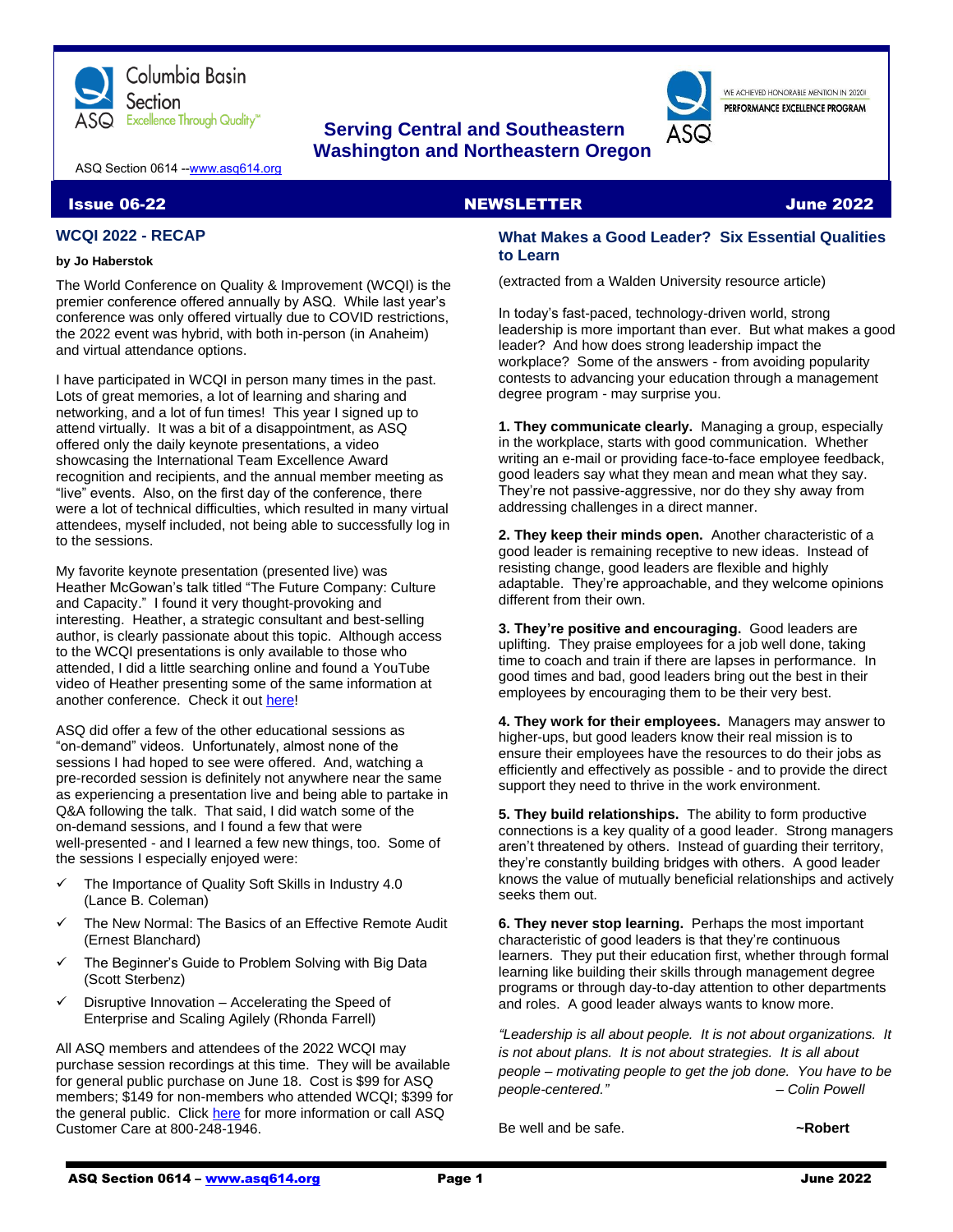

 **Invitation from ASQ Portland/Vancouver Section June 14, 2022 Virtual Meeting**



### **DATE:**

**Tuesday, June 14, 2022**

**This is a virtual/online meeting. Log-in information will be provided on the registration confirmation email.**

**Time:**

**6:00 pm – 7:00 pm PDT** *(check website to confirm times)*

**Cost: Free for ASQ members and non-members**

To register for this virtual meeting, click [here.](https://register.gotowebinar.com/register/7268732156680630285)

# **Attendance at this meeting earns 0.5 RUs toward ASQ recertification.**

NOTE: Be sure to use the same email address to join the meeting as you use when registering in order to receive the RUs. You must register for the event and join virtually to receive RUs.

The Portland and Vancouver (WA) ASQ sections recently merged. For more information about their sections, click [here.](https://my.asq.org/communities/home/220)

For more information about our local Columbia Basin ASQ section and future upcoming events: [www.asq614.org/](http://www.asq614.org/)

# **Don't Just Manage Change, Inspire Change**



# **Chris Spranger, CEO Spranger Business Solutions**

All good leaders understand that without change there is no improvement, and yet so many change efforts fail not because the wrong tool or approach was used, but because there was no clear roadmap and intentional action to make the change successful. To make matters worse, many organizational leaders feel unsure, unprepared, and even "lost" when it comes to executing a change effort.

In this session, Chris will demonstrate a process for assessing which elements of effective change are missing in *your* improvement efforts, and the specific targeted strategies to enable a smooth implementation of change. This process can be applied to any change effort, from a specific project to a full deployment. Learn more about:

- The key difference between managing change and inspiring change
- How to identify the symptoms of ineffective change and know exactly what is causing them (these are often different from project to project)
- How to craft an Inspiring vision for your change that people will want to follow
- The four essential things you need to communicate to build engagement right from the beginning

*About the speaker: Christopher Spranger is the owner and CEO of Spranger Business Solutions, a management consulting firm that specializes in helping businesses utilize Lean Six Sigma to save time, money and develop a culture of continuous improvement. He is an ASQ Certified Six Sigma Master Black Belt with almost 20 years of experience improving manufacturing, health care, service, construction, government, and transactional businesses. Chris earned a bachelor's degree in Industrial Engineering from the University of Wisconsin - Platteville and an MBA in Finance and Management from the University of Wisconsin - Whitewater. He has trained and coached hundreds of people on Lean Six Sigma improvement methods and has developed and taught course curriculum on Lean Six Sigma at the collegiate and technical college level. Chris is a past chair of ASQ Section 1218 and is a current board member for the United Way of South Wood & Adams Counties and the Boys & Girls Club of the Wisconsin Rapids Area.*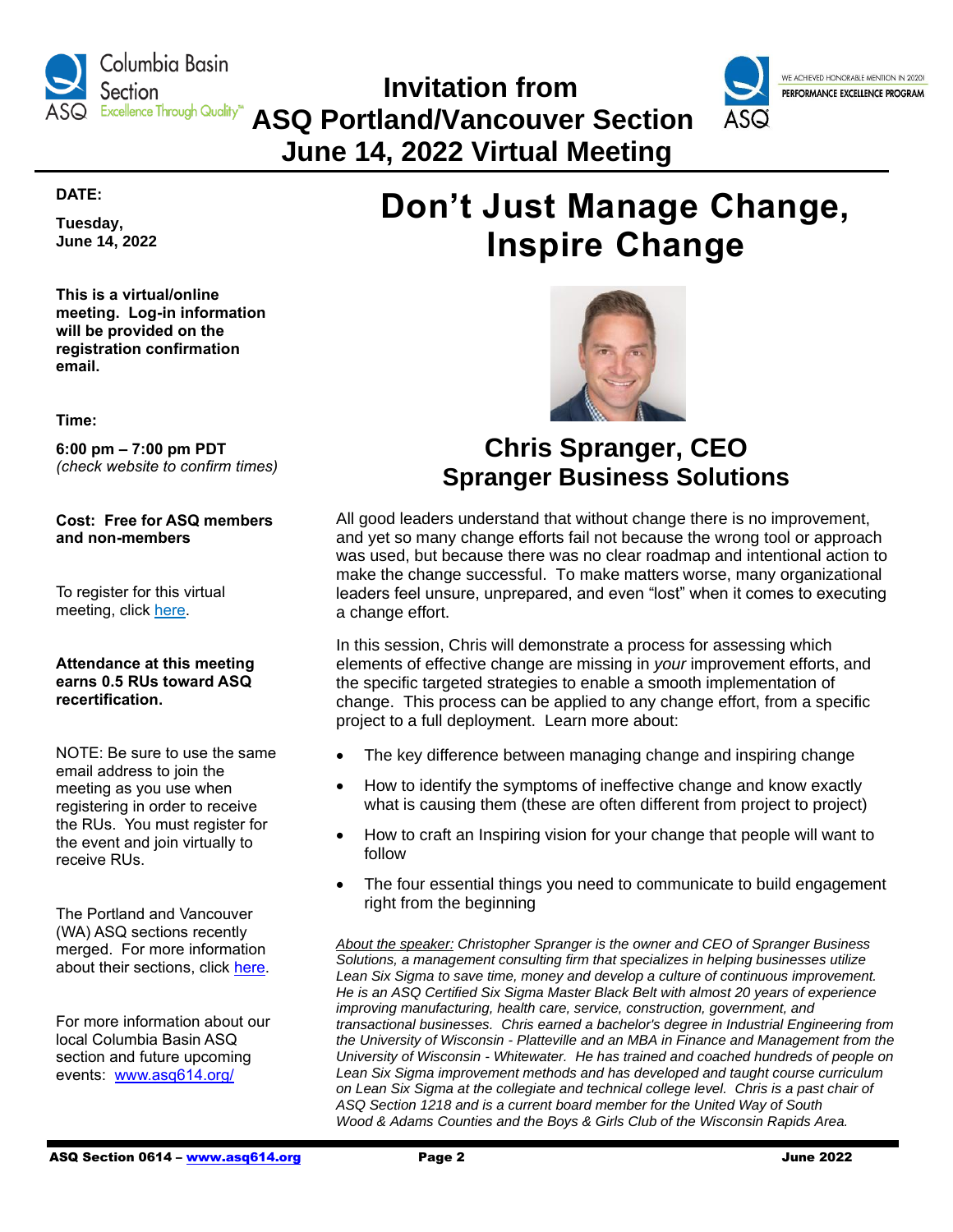

# **Invitation from ASQ Indianapolis Section June 14, 2022 Virtual Meeting**



WE ACHIEVED HONORABLE MENTION IN 2020! PERFORMANCE EXCELLENCE PROGRAM

# **DATE:**

**Tuesday, June 14, 2022**

**This is a virtual/online (Zoom) meeting. Log-in information will be provided on the registration confirmation email.**

**Time:**

**2:00 pm – 3:30 pm PDT** *(check website to confirm time)*

**Cost: Free for ASQ members and non-members**

To register for this Zoom meeting, click [here.](https://www.eventbrite.com/e/indy-asq-june-2022-online-meeting-tickets-337559197647)

# **Attendance at this meeting earns 0.5 RUs toward ASQ recertification.**

NOTE: Be sure to use the same email address to join the virtual meeting as you use when registering in order to receive the RUs. You must register for the event and join virtually to receive RUs.

For more information about the Indianapolis ASQ Section 0903, click [here.](https://my.asq.org/communities/home/147)

For more information about our local Columbia Basin ASQ section and future upcoming events: [www.asq614.org/](http://www.asq614.org/)

# **Applying Lean and Six Sigma Concepts to Your Compliance Program Audit: Seeing the Trees** *and* **the Forest**



# **Amber Nicole Ying, Esq. Attorney and Regulatory Compliance, Ethics and Data Privacy Professional**

This presentation will explore how incorporating lean and six sigma concepts, including but not limited to the Kaizen event, the SIPOC (suppliers, inputs, processes, outputs and customers) diagram, process mapping, and the DMAIC (define, measure, analyze, improve and control) principle, can lead to an easily applicable, effective, and leadership-supported compliance program.

In June 2020, the United States Department of Justice (DOJ) Criminal Division published updated guidelines for evaluating the effectiveness of corporate compliance programs, looking at three key areas:

- Is the program well designed?
- Is the compliance program adequately resourced and empowered to function effectively?
- Does the compliance program work in practice?

Meeting attendees will gain an understanding of how lean and six sigma concepts may be utilized to assess whether their policies and procedures align with the DOJ guidelines.

*About the speakers: Amber Nicole Ying, Esq., is a native of Indianapolis, Indiana. She earned her Bachelor of Arts degree from the University of Michigan at Ann Arbor and her Juris Doctor from the Indiana University Robert H. McKinney School of Law. She is admitted to practice law in the states of New York and Indiana. As Director and Special Counsel, Compliance and Ethics with the Indiana Department of Revenue, Amber stays current on IRS regulations and state tax and ethics laws, provides advisory opinions to agency staff, audits business units for compliance risks and recommends sound mitigation and proactive actions. She is ASQ certified in Lean Six Sigma Yellow Belt.*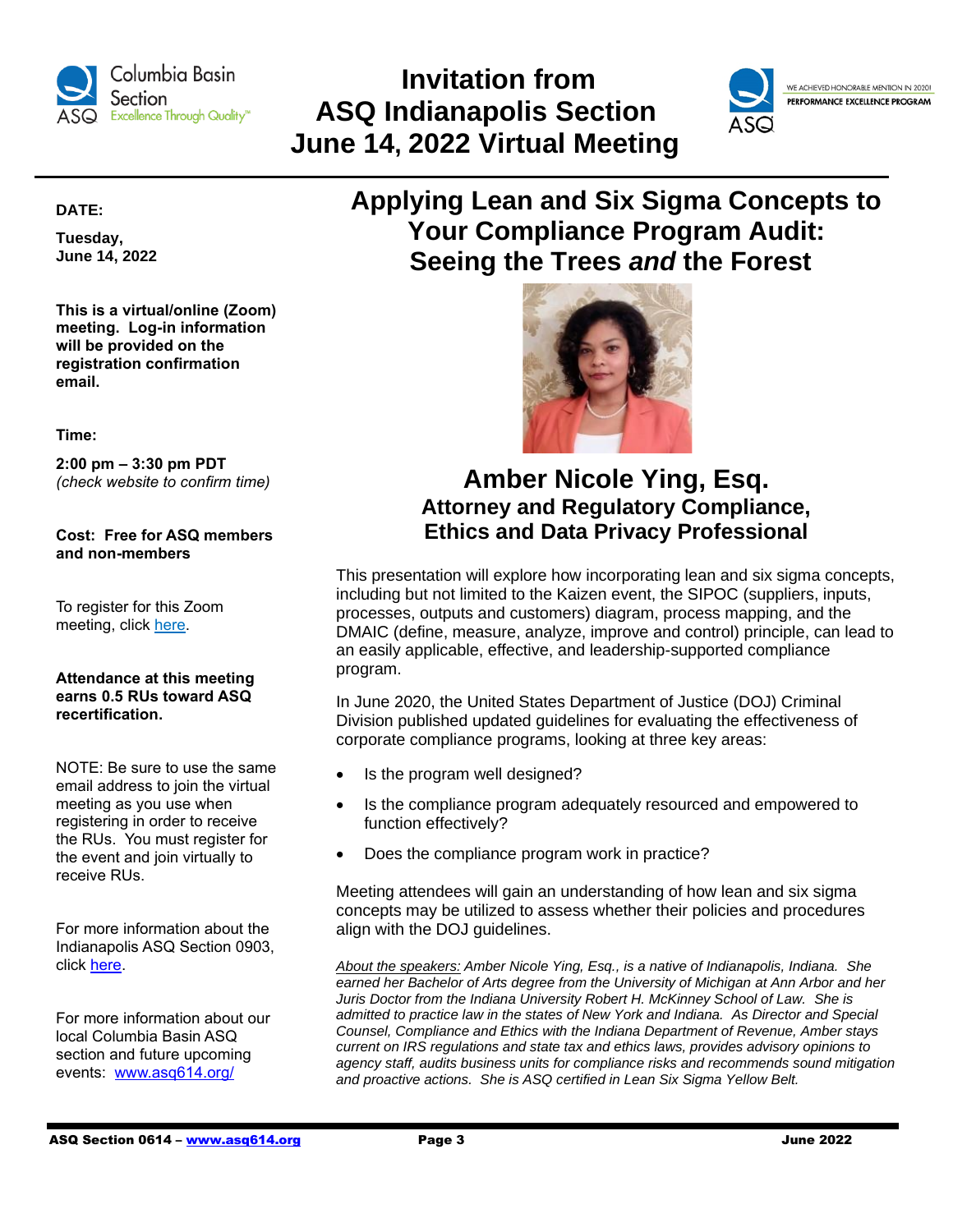### **FREE JUNE MEMBER GIFTS**

Member Gifts are an exclusive benefit for all ASQ members. Each monthly gift bundle addresses a specific quality hot topic, method, or tool and can include dozens of valuable resources from ASQ's vast and ever-growing knowledge repository.

At the time this newsletter was finalized, information was not yet available about the June member gifts, although the ASQ website states that the resources are to be available on the first business day of the month.

Here is the [link](https://asq.org/membership/member-gift/june-2022) to use to access the June gifts, which will, hopefully, be available soon.

# **ASQ CERTIFICATIONS EARN INTERNATIONAL ISO/IEC 17024 ACCREDITATION**

ASQE recently earned accreditation by the American National Standards Institute (ANSI) National Accreditation Board against the International Organization for Standardization (ISO) 17024. ASQ's quality-based certifications are the only quality industry certifications to earn such global recognition by ANSI, which separates ASQ from the competition and distinguishes quality professionals.

This accreditation indicates that the following ASQ quality certifications have achieved the most respected and internationally accepted standards for personnel certification bodies:

- Certified Quality Engineer (CQE)
- Certified Reliability Engineer (CRE)
- Certified Manager of Quality, Organizational Excellence (CMQ/OE)
- Certified Quality Auditor (CQA)
- Certified Six Sigma Black Belt (SSBB)

Accreditation is a formal, independent verification where a program or organization meets established quality standards and is competent to carry out specific conformity assessment tasks for Certification. ISO/IEC 17024 sets the requirements and the framework, at a global level, for the operation of personnel certification bodies.

ASQ and ASQE collectively empower the world to achieve excellence through quality. ASQ was founded in 1946. Since 1968, ASQ has been a global leader in quality certification. ASQE was founded in January 2020 as a trade association whose mission is to set the standard for quality-driven offerings and insights worldwide, by focusing on organizations and inspiring the organizations it serves to achieve excellence. ASQE provides expertise, insights, thought leadership, networks and solutions to a global membership of organizations and their affiliated individuals representing more than 130 countries.

For more information about ASQ certifications, clic[k here.](https://asq.org/cert)

### **UPCOMING CERTIFICATION EXAMS**

Have you decided to add to your resume (and knowledge base) with an ASQ Certification? If so, good for you!

Certifications are a great way to help advance your career, improve your organization, and prepare you to be a more accomplished and effective quality-focused professional. If you are an ASQ member, you can also save money, since one of the member benefits is \$100 off the usual (non-member) cost for each exam.

Applications are now being accepted for the following exams scheduled for August 1-31. The application deadline is July 5.

- CQA (Quality Auditor)
- CQE (Quality Engineer)
- CQIA (Quality Improvement Associate)
- CSQE (Software Quality Engineer)
- CSSGB (Six Sigma Green Belt)
- CQPA (Quality Process Analyst)
- CCT (Calibration Technician)
- CPGP (Pharmaceutical GMP Professional)

Click [here](https://asq.org/cert/dates) to register for one of these exams or for more information. For more about ASQ membership (and to join and save on certification fees!), clic[k here.](https://asq.org/membership/individuals)

### **QP (QUALITY PROGRESS) MAGAZINE ONLINE**

Do you know that ASQ members can access the digital version of *QP* online every month? The June issue includes:

**In the Wake:** ASQ survey shows how job seekers and employers alike leverage online tools and new credentials to navigate a sometimes choppy, challenging job market created by COVID-19.

**The Perfect Pairing:** Data visualization should be part of any analysis project. It plays a key role in unlocking the value of data and can help you tell the story of the data. But, considering the variety of tools available to convey information, how do you choose the right tool?

**Ripe for Disruption:** Healthcare organizations must reduce costs and elevate quality to thrive in today's world of continual change. Price transparency and basic supply and demand challenges have accelerated disruption. A healthcare organization's longevity now depends on its ability to adapt to change and meet customer expectations.

Click [here](https://digital.asq.org/qualityprogress/june_2022/MobilePagedReplica.action?pm=2&folio=Cover#pg1) to access the current issue.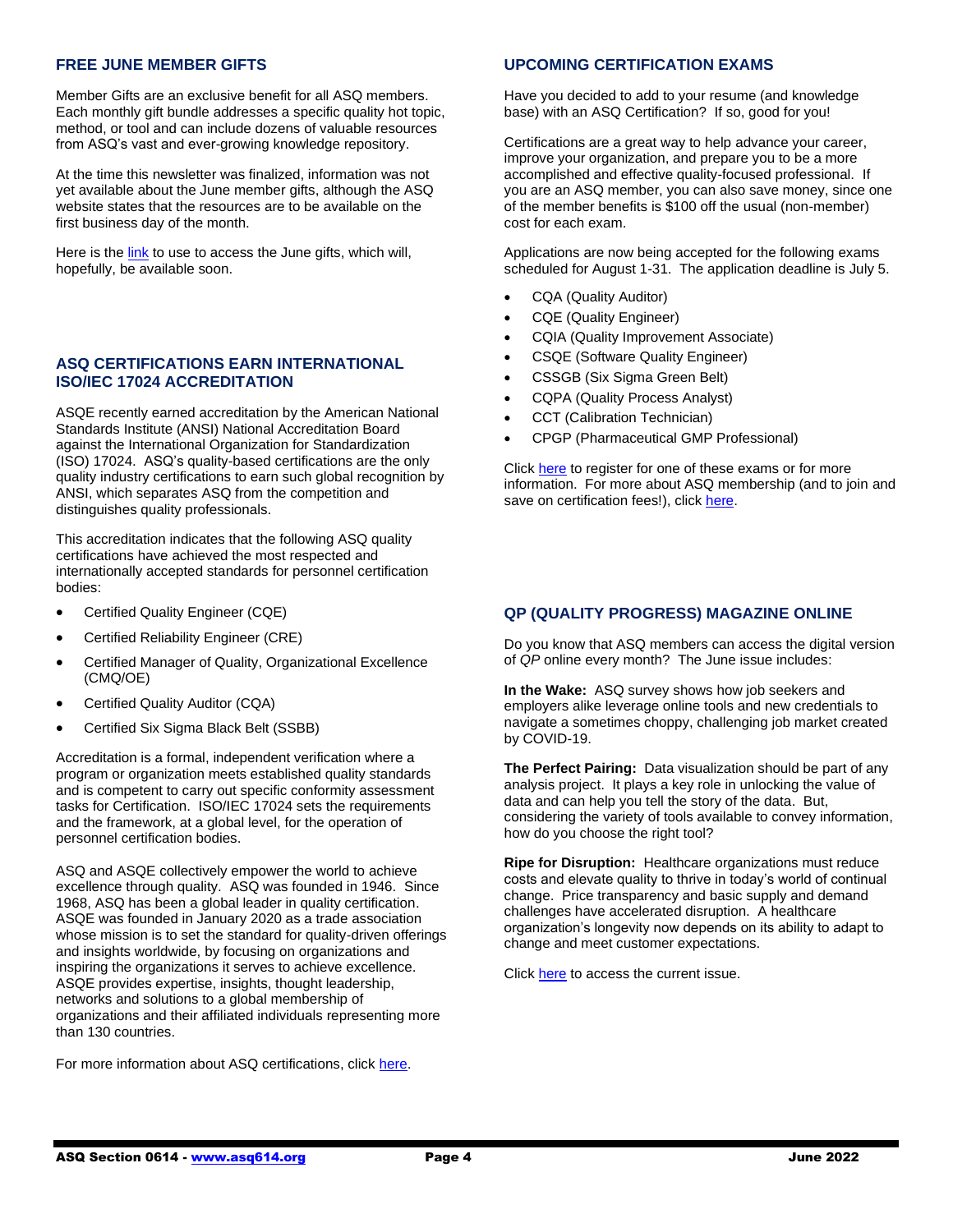# **NEW myASQ SECTION DEDICATED TO ASQ LEARNERS**

ASQ recently announced an additional benefit of myASQ membership, with the opening of a new discussion section dedicated to anyone enrolled in an ASQ course. In this myASQ area, learners can post their technical and contentspecific questions or ideas, and interact directly with Subject Matter Experts in the community!

- Enrolled in an ASQ course, and have a question that requires a specialist? Sign into myASQ, then go to the appropriate course topic under the [Learner Support](https://my.asq.org/news/21/3057)  [section,](https://my.asq.org/news/21/3057) and search previous posts for the answer. Not there? Go ahead and create a new post, and you will be notified when someone responds.
- See a question that you can answer? Great! The myASQ community is built on active participation and people like you.
- Have a question unrelated to the course topic? ASQ's friendly Customer Care team is just an email away at [help@asq.org.](mailto:help@asq.org)

# **WHAT IS FLAG DAY?**

#### **(from the History website)**



When the American Revolution broke out in 1775, the colonists weren't fighting united under a single flag. Instead, most regiments participating in the war for independence against the British fought under their own

flags. In June of 1775, the Second Continental Congress met in Philadelphia to create the Continental Army - a unified colonial fighting force - with the hope of a more organized battle against its colonial oppressors. This led to the creation of what was, essentially, the first "American" flag, the Continental Colors.

For some, this flag, which was comprised of 13 red and white alternating stripes and a Union Jack in the corner, was too similar to that of the British. George Washington soon realized that flying a flag that was even remotely close to the British flag was not a great confidence builder for the revolutionary effort, so he turned his efforts toward creating a new symbol of freedom for the soon-to-be fledgling nation.

On June 14, 1777, the Second Continental Congress took a break from writing the Articles of Confederation and passed a resolution stating that "the flag of the United States be 13 stripes, alternate red and white," and that "the union be 13 stars, white in a blue field, representing a new constellation."

Over 100 years later, in 1916, President Woodrow Wilson marked the anniversary of that decree by officially establishing June 14 as Flag Day.

For more information, including some very interesting facts about "Old Glory," click [here.](https://www.history.com/news/what-is-flag-day)

# **PRACTICING AS SHERLOCK HOLMES: PROCESS OF ELIMINATION IN ROOT CAUSE ANALYSIS**

#### **June 8 Palomar ASQ Meeting at 6:30 pm PDT**

"You know a conjurer gets no credit when once he has explained his trick; and if I show you too much of my method of working, you will come to the conclusion that I am a very ordinary individual after all." This line is from Sherlock Holmes in *A Study in Scarlet,* by Sir Arthur Conan Doyle.

Sherlock Holmes is the most famous practitioner, real or fictional, of the process of elimination. His and Dr. Watson's methodologies provide insights into how we can apply his process of elimination. While the concept is simple, the implementation demands more than ordinary practices and mindset.

This presentation from Keith Fong, ASQ Greater El Pasco Section Chair, is based on 20 years of executing, teaching, and coaching the process of elimination in root cause analysis at a Tier 1 automotive supplier in various functional areas including manufacturing, engineering, validation testing, and warranty. He will discuss what it takes both conceptually and practically to successfully apply the process of elimination, including how to document the investigation to effectively communicate status within and beyond the team.

For more information and the Zoom link for the meeting, email [Valerie.](mailto:Secretary@asqpalomar.org) Networking will begin at 6:00 pm, with the presentation slated for 6:30 pm.

#### **UNCERTAINTY/RISK: THE FUTURE OF WORK AND QUALITY**

#### **June 16 Delaware Section meeting 3:00 pm to 4:30 pm PDT**

Why is there so much uncertainty in today's environment? How does this impact the quality profession?

This meeting features Greg Hutchins, PE CERM, who will share insights on our current work environment. Often, external conditions are uncertain and may disrupt internal processes in unknown and even unknowable ways. Volatility, uncertainty, complexity and ambiguity – all contribute to the ongoing challenges of quality professionals.

For more information and to register for this meeting, click [here.](https://my.asq.org/communities/events/item/278/60/4178)

# **QUOTE OF THE MONTH**

"The world is full of kind people. If you can't find one, be one."

~ Author Unknown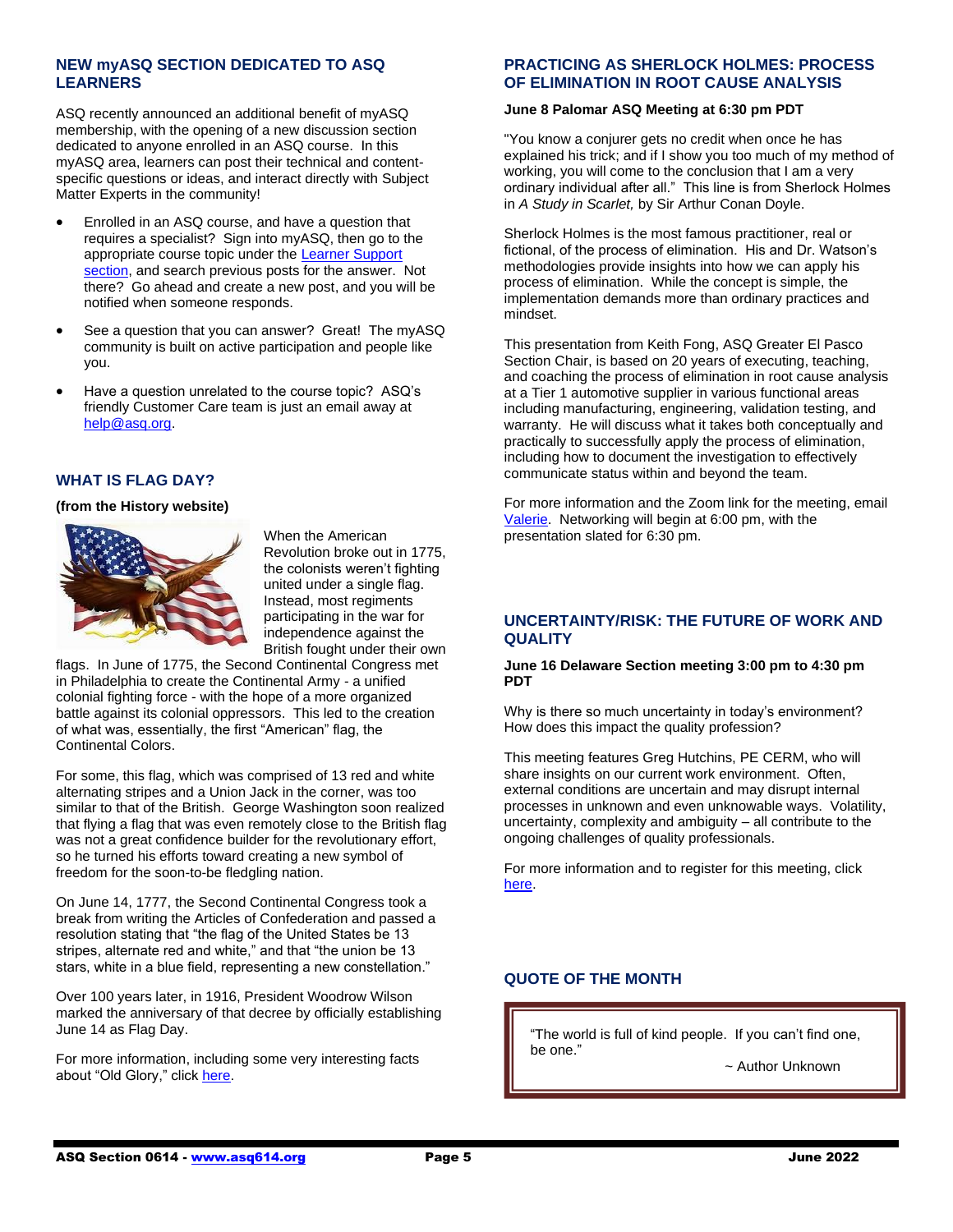### **ASQ STORYTIME**

#### **June 21 Virtual Event from 5:00 pm to 8:00 pm PDT**

Join other ASQ members on June 21 for ASQ Storytime – a fun story share where everyone is invited to share their stories as a quality professional. This is being hosted ty ASQ's Team & Workplace Excellence Division.

Stories may either be free-style or in paced-slide style on the themes of "Driving out Fear" or "Quality Life After the Pandemic." Two to five minutes is the ideal length.

Prizes (books) will be awarded for the best stories (voted by participants) in each style category, for funniest, education, and "the thing I will use tomorrow."

To register for the June 21 event, either to present or just to listen, click [here.](https://my.asq.org/communities/events/item/170/60/4080) For additional information about this or if you would like to present in the future, contac[t Norm Howe.](mailto:nhowe@memberleader.asq.org)

### **SIX THINGS LEADERS ARE DOING TO GET EMPLOYEES ENGAGED**

#### **Free On-Demand Webinar from HRDQ-U**

Employee engagement is a major problem in many organizations. According to a global survey cited by Forbes, less than one quarter of employees are highly engaged and 39% are moderately engaged. Low levels of engagement among employees contributes to decreased customer satisfaction, slower revenue growth, high turnover, high absenteeism rates, and a myriad of other issues that negatively impact day-to-day operations as well as the bottom line.

Unfortunately, there is a missed opportunity for organizations to leverage their leaders to boost engagement. There are many reasons *why* employee engagement might be low. However, one of the biggest issues is leadership. As noted in a Business Insider article, "people don't leave jobs; they leave managers." The behaviors and actions of those in leadership positions have a direct impact on employee engagement.

What can the leaders in *your* organization do to get and keep employees engaged? Join expert Rick Lepsinger, President of OnPoint Consulting, for one-hour of free learning as he shares his expertise. Click [here](https://hrdqu.com/recorded-webinar-6-things-leaders-are-doing-to-get-employees-engaged/) for more information and to access the webinar.

Has your email address changed? Help us keep you informed of Columbia Basin ASQ events and information by updating your contact information and email preferences at https://www.asq.org/. Log in and click "My Account" to update your membership record. You can add or make email, address and phone changes in the "Contact" tab, and then click on the "email preferences" tab to be sure you are subscribed to receive future Section communications.

### **ASQ SEMINAR AT SEA – PROFESSIONAL DEVELOPMENT CRUISE**

#### **Cruise the Caribbean – October 9-16**

#### **Sponsored by ASQ Human Development & Leadership Division and hosted by the Greater Fort Worth ASQ Section**

Background: In 2002 John Breckline, Fort Worth Section, was asked, "Doctors do it, why don't we?" He asked for some clarification, and the member said, "Do professional development on a cruise." John's response was, "Let me look into it."

In 2003, Fort Worth offered their first ASQ Cruise. It was a section-sponsored activity, a 4-day cruise out of Galveston on Carnival. It was inexpensive and close to home to keep costs down. There were 17 members and guests in 9 cabins. It was declared successful, and many asked, "When is the next one?"

Fort Worth did their second cruise in 2005, similar to the first, doubling participation with many repeat cruisers. In 2007 they decided to do a 7-day cruise, but with costs going up, the participation went down. Not discouraged, in 2008 they organized a "Texas Cruise," engaging four ASQ sections and filling 46 cabins with 96 members and guests. Buoyed by that success, and time for a change... they booked Alaska in 2010, but again had a drop in participants due to the extra cost of the cruise and airfare to Seattle. Their 2014 cruise was a joint venture with ASQ's Human Development & Leadership (HD&L) division, back to Galveston, with 28 participants in 14 cabins.

Good news - the cruise is back on again this year!

The Program: It's a surprise! Well, at least to some degree. The HD&L planners try to offer as much variety as possible in the days at sea. They do not pay the costs of the cruise for speakers, but seek topic content that will appeal to a wide audience, like leadership and general personal growth, with a spattering of more specialty topics. With sufficient participation and conference room, they plan for two concurrent topics. This permits the scheduling of 60-to-90-minute morning presentations (3 hours total). There is a break for lunch and then everyone reconvenes, opening the sessions to small discussion groups that focus on personal or common theme issues. There is much less structure and sometimes the discussions take place in the lounges over afternoon drinks. In ports (three days), there are no group presentations. Everyone is encouraged to take shore excursions (additional cost), go off on your own, or just relax on a nearly-empty ship. It's your choice, with no structured ASQ activities. Hours of ASQ participation are tracked, and RU credits are earned for participation. The cruise is open to everyone, not just ASQ members, and conference participation is not required (guests are charged a lower fee).

More information about the October cruise, including pricing and ports of call, is availabl[e here.](https://www.asqfortworth.org/uploads/1/0/6/5/106589133/2022_cruise_overview_info_-_web_post.pdf) Reservations are still being accepted at this time. Questions may be directed t[o John.](mailto:jbreckline@att.net)